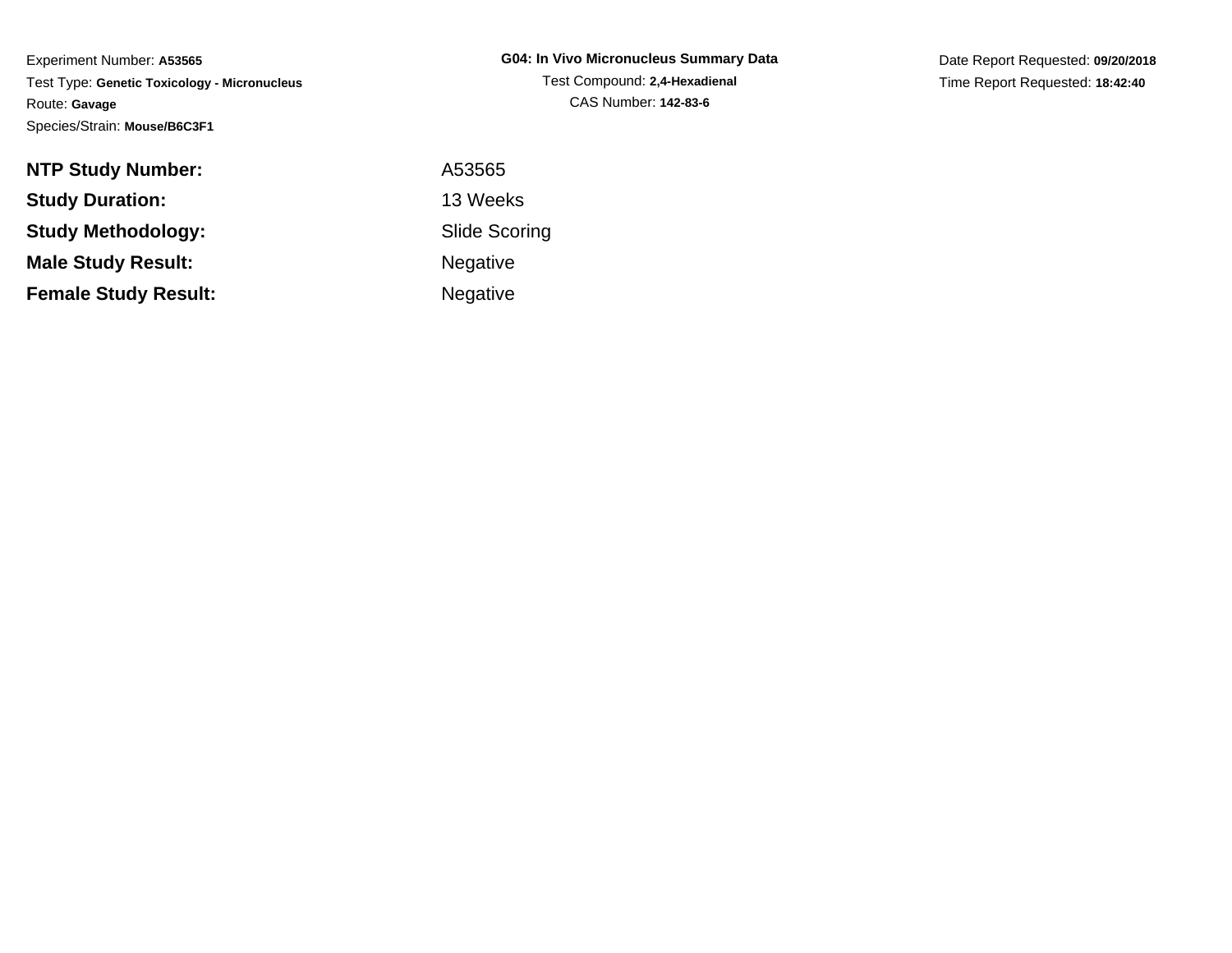Experiment Number: **A53565**

 Test Type: **Genetic Toxicology - Micronucleus**Route: **Gavage**Species/Strain: **Mouse/B6C3F1**

Date Report Requested: **09/20/2018**Time Report Requested: **18:42:40**

| Tissue: Blood; Sex: Male; Number of Treatments: 65; Time interval between final treatment and cell sampling: 24 h |                    |                 |         |                    |                 |         |                 |  |
|-------------------------------------------------------------------------------------------------------------------|--------------------|-----------------|---------|--------------------|-----------------|---------|-----------------|--|
|                                                                                                                   | <b>MN PCE/1000</b> |                 |         | <b>MN NCE/1000</b> |                 |         | % PCE           |  |
| Dose (mg/kg)                                                                                                      | N                  | Mean $\pm$ SEM  | p-Value | N                  | Mean $\pm$ SEM  | p-Value | Mean $\pm$ SEM  |  |
| Vehicle Control <sup>1</sup>                                                                                      | 10                 | $0.70 \pm 0.26$ |         | 10                 | $1.20 \pm 0.25$ |         | $2.52 \pm 0.16$ |  |
| 7.5                                                                                                               |                    |                 |         | 10                 | $1.40 \pm 0.34$ | 0.3473  |                 |  |
| 15.0                                                                                                              |                    |                 |         | 10                 | $1.60 \pm 0.31$ | 0.2247  |                 |  |
| 30.0                                                                                                              |                    |                 |         | 10                 | $1.70 \pm 0.21$ | 0.1764  |                 |  |
| 60.0                                                                                                              |                    |                 |         | 10                 | $1.30 \pm 0.21$ | 0.4207  |                 |  |
| 120.0                                                                                                             | 10                 | $0.40 \pm 0.16$ | 0.8172  | 10                 | $1.80 \pm 0.36$ | 0.1365  | $2.45 \pm 0.11$ |  |
| Trend p-Value                                                                                                     |                    | 0.8170          |         |                    | 0.2150          |         |                 |  |
| <b>Trial Summary: Negative</b>                                                                                    |                    |                 |         |                    |                 |         |                 |  |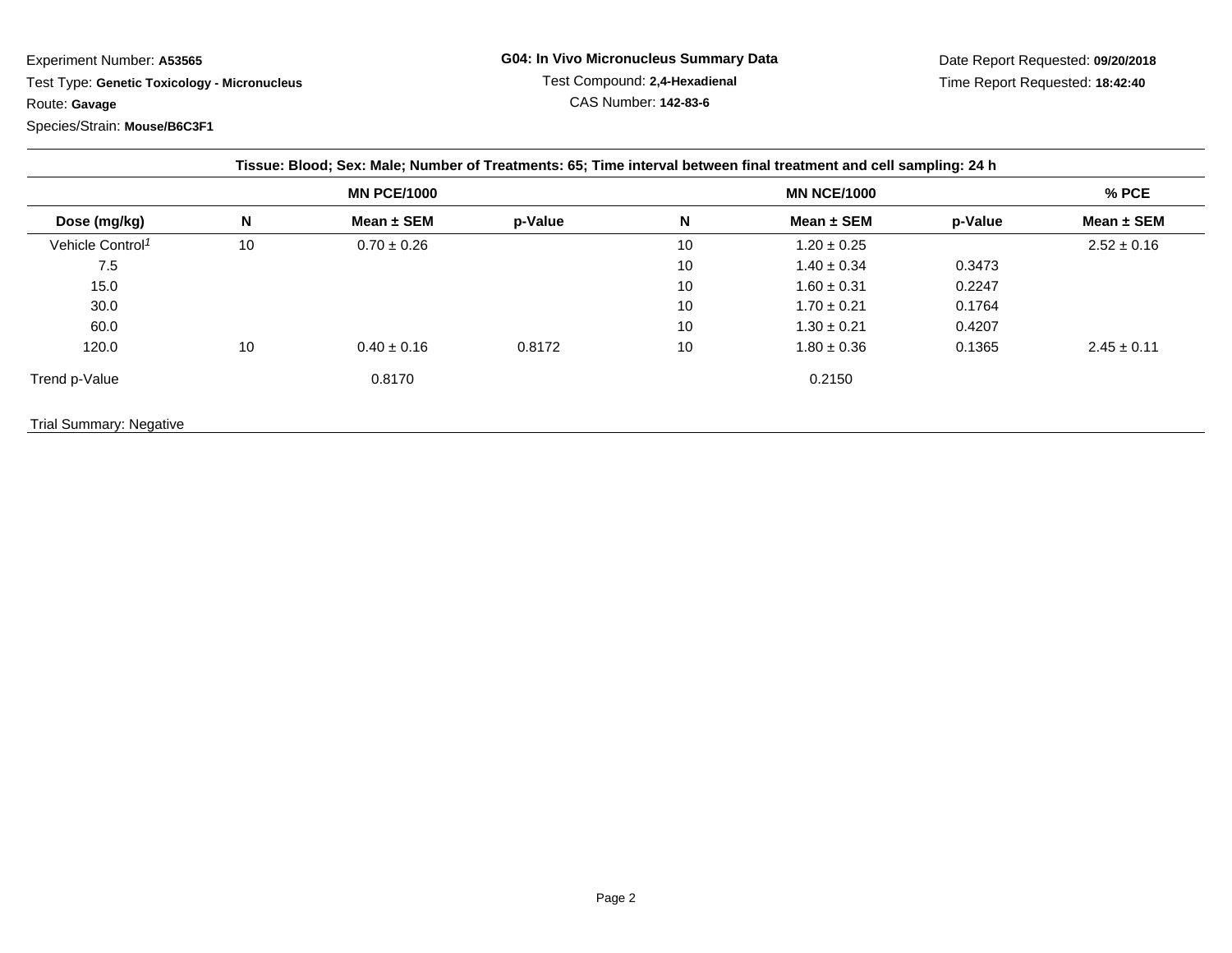## Experiment Number: **A53565**

 Test Type: **Genetic Toxicology - Micronucleus**Route: **Gavage**

## Species/Strain: **Mouse/B6C3F1**

Date Report Requested: **09/20/2018**Time Report Requested: **18:42:40**

| Tissue: Blood; Sex: Female; Number of Treatments: 65; Time interval between final treatment and cell sampling: 24 h |                    |                 |         |                    |                 |         |                 |  |
|---------------------------------------------------------------------------------------------------------------------|--------------------|-----------------|---------|--------------------|-----------------|---------|-----------------|--|
|                                                                                                                     | <b>MN PCE/1000</b> |                 |         | <b>MN NCE/1000</b> |                 |         | $%$ PCE         |  |
| Dose (mg/kg)                                                                                                        | N                  | Mean $\pm$ SEM  | p-Value | N                  | Mean $\pm$ SEM  | p-Value | Mean $\pm$ SEM  |  |
| Vehicle Control <sup>1</sup>                                                                                        | 8                  | $1.13 \pm 0.30$ |         | 8                  | $2.25 \pm 0.41$ |         | $2.70 \pm 0.18$ |  |
| 7.5                                                                                                                 |                    |                 |         | 10                 | $1.60 \pm 0.16$ | 0.8409  |                 |  |
| 15.0                                                                                                                |                    |                 |         | 10                 | $2.20 \pm 0.42$ | 0.5282  |                 |  |
| 30.0                                                                                                                |                    |                 |         | 10                 | $1.80 \pm 0.39$ | 0.7490  |                 |  |
| 60.0                                                                                                                |                    |                 |         | 9                  | $2.33 \pm 0.44$ | 0.4549  |                 |  |
| 120.0                                                                                                               | 10                 | $.50 \pm 0.37$  | 0.2466  | 10                 | $2.10 \pm 0.38$ | 0.5851  | $2.58 \pm 0.11$ |  |
| Trend p-Value                                                                                                       |                    | 0.2470          |         |                    | 0.3600          |         |                 |  |
| <b>Trial Summary: Negative</b>                                                                                      |                    |                 |         |                    |                 |         |                 |  |